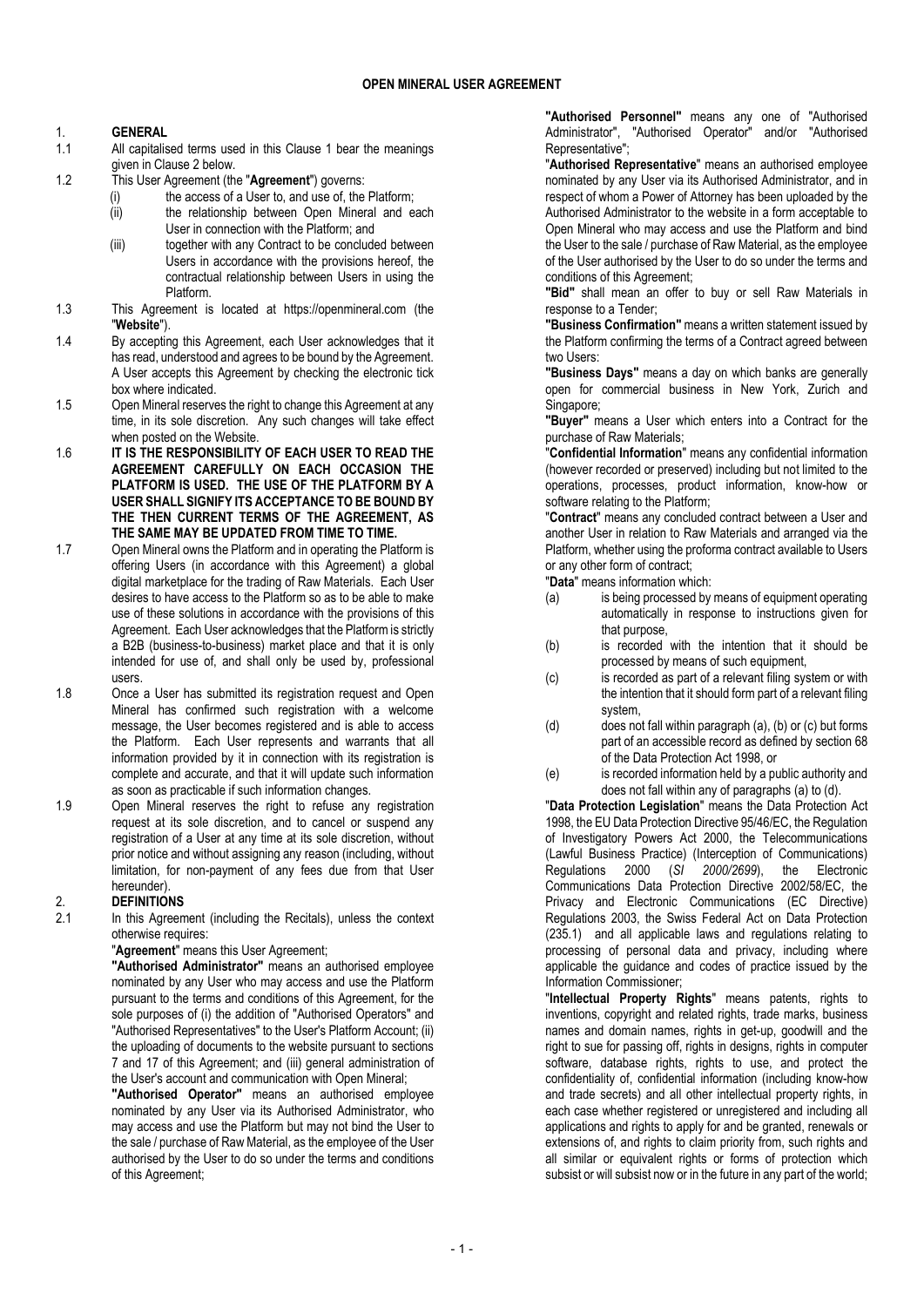"KYC" means all relevant Know Your Customer documentation required to obtain satisfactory evidence of the identity and address of each User as is required by law in order for it (and/or for Open Mineral in running the Platform) to comply with applicable anti-money laundering laws, sanctions checks and KYC requirements:

"Personal Information" means any data provided by either Open Mineral or a User, which relates to a living individual who can be identified from the data, or from data and other information, in the possession of, or which is likely to come into the possession of, either Open Mineral or a User;

"Platform" means the trading platform owned and operated by Open Mineral in accordance with this Agreement;

"Platform Account" means an account created with Open Mineral to access and use the Platform;

"Power of Attorney" means a document signed by a director or officer of the User in a form acceptable to Open Mineral confirming the authority of a proposed Authorised Representative to act on behalf of that User;

"Raw Materials" means any material which is traded on the Platform;

"Seller" means a user which enters into a Contract for the Sale of Raw Materials;

"Tender" means an offer submitted onto the Platform by a User that is to sell or buy Raw Materials through the Platform which shall set out a description of the Raw Materials to be sold or bought all in accordance with clause 7.

"User" means a User registered in accordance with Clause 3 of this Agreement accessing the Platform via its Authorised Personnel in accordance with this Agreement

"Website" means https://openmineral.com/

# 3. ACCOUNT REGISTRATION

- 3.1 In order to access and use the Platform, a User must firstly create an account with Open Mineral (the "Platform Account") via its nominated Authorised Administrator.
- 3.2 When the Authorised Administrator creates a Platform Account on behalf of the User, and each time the Authorised Administrator adds an Authorised Representative or an Authorised Operator to the User's Platform Account, the Authorised Administrator must:
	- (i) create a username that is not used by or on behalf of the User for any other website or online service;
	- (ii) create a password (consisting of at least six characters that are a combination of letters (both uppercase and lowercase) and numbers or special characters) that is not used by or on behalf of the User for any other website or online service;
	- (iii) provide accurate and truthful information as is required of it on opening of the Platform Account;
	- (iv) maintain and promptly update its Platform Account information;
	- (v) maintain the security of its Platform Account;
	- (vi) promptly notify Open Mineral if it discovers or otherwise suspects any suspicious or unauthorised activity or any security breaches related to its Platform Account; and
	- (vii) take responsibility for all activities that occur under its Platform Account and accept all risks of any authorised or unauthorised access to its Platform Account.

Each User is entitled to add any number of Authorised Personnel to its Platform Account.

Open Mineral may require any User to change any username and/or password at any time upon written notice.

- 3.3 Open Mineral may at any time make changes to the Platform as it thinks fit in its absolute discretion. Each User accepts any period of unavailability of the Platform whilst any such updates are carried out to the Platform by or on behalf of Open Mineral.
- 3.4 Notwithstanding that Open Mineral may monitor the content of the Platform, each User acknowledges and agrees that Open Mineral is under no obligation to do so.
- 4. USE OF THE PLATFORM: COMPLIANCE WITH LAW AND **REGULATION**
- 4.1 Each User agrees not to use the Platform in any manner or for any purpose that could:
	- (i) interfere with, disrupt, negatively affect or inhibit other Users from using the Platform;
	- (ii) damage, disable, overburden or impair the functioning of the Platform;
	- (iii) damage or adversely affect the reputation of Open Mineral and/or the Platform;
	- (iv) infringe any applicable law or regulation, including without limitation relating to competition, anti-trust, sanctions, export control, trade embargo, boycott, anti-terrorism, foreign trade control, non-proliferation, anti-money laundering, anti-bribery, defamation or obscenity.
- 4.2 It shall be each User's responsibility to comply with any legal requirements regarding the use of the Platform of the respective countries, or the country, from which the User accesses the Platform. Each User undertakes not to engage in any activity that may be harmful to and/or negatively affect the operation of the Platform, including but not limited to its servers, software, content, infrastructure, code, availability, system security or other Users of the Platform. Specifically, without limitation, the following activities are prohibited: interference with the Platform's encryption systems, data transmissions and security systems or bypassing thereof; distributing, copying or republishing any part of the Platform in any other channel or medium, whether manually or in an automated fashion (scraping); uploading any false information; uploading of viruses, worms or similar software; use of any automated system to access the Platform if such system produces more traffic or server requests than manual conventional use; impersonation or misrepresentation of the User's identity and its affiliations; collection of personal information of other Users such as usernames or IP addresses.
- 4.3 Where Raw Materials are put for tender on the Platform no User shall contact or attempt to contact by any means of communication any other User in respect of those Raw Materials, or in respect of raw materials with the same or similar specification, directly or indirectly, other than via the Platform until the earlier of (i) the delivery date of the final shipment of those Raw Materials; or (ii) 45 days after the Raw Materials are initially put for tender on the Platform. If any User is found to be in breach of this Clause 4.3, it shall be liable to Open Mineral for any damages incurred on a full indemnity basis.
- 4.4 If Open Mineral believes, in its sole discretion, that a violation of this Agreement may, or is likely to occur, or has occurred, Open Mineral reserves the right to immediately investigate such suspected violation(s).
- 4.5 Each User shall promptly and fully indemnify Open Mineral for any claim, damage, loss, liability or cost (including legal cost) arising from a breach of the Agreement by that User, in accordance with clause 14 of this Agreement.

# 5. **ACCESS TO AND USE OF THE PLATFORM:**<br>5.1 Open Mineral in consideration of the nayment of

- 5.1 Open Mineral, in consideration of the payment of fees by a User to it as set out in clause 6 below, and for the further consideration set out herein, agrees to provide each User with access to, and use of, the Platform, in accordance with this Agreement. Open Mineral hereby grants each User a non-exclusive, nontransferable revocable licence (with no right to sub-license) to access and use the Platform, throughout the continuation of this Agreement with that User, and subject to the provisions hereof. The Platform is to enable Users to sell or buy Raw Materials through the Platform as set out in this Agreement.
- 5.2 Each User is responsible for its own use of the Platform and uses it at its own risk, except where specifically stated in this Agreement.
- 5.3 A User may access and use the Platform through any Authorised Personnel. All such Authorised Personnel (as may be updated from time to time) shall be notified to Open Mineral in writing ahead of their first use of the Platform including as to whether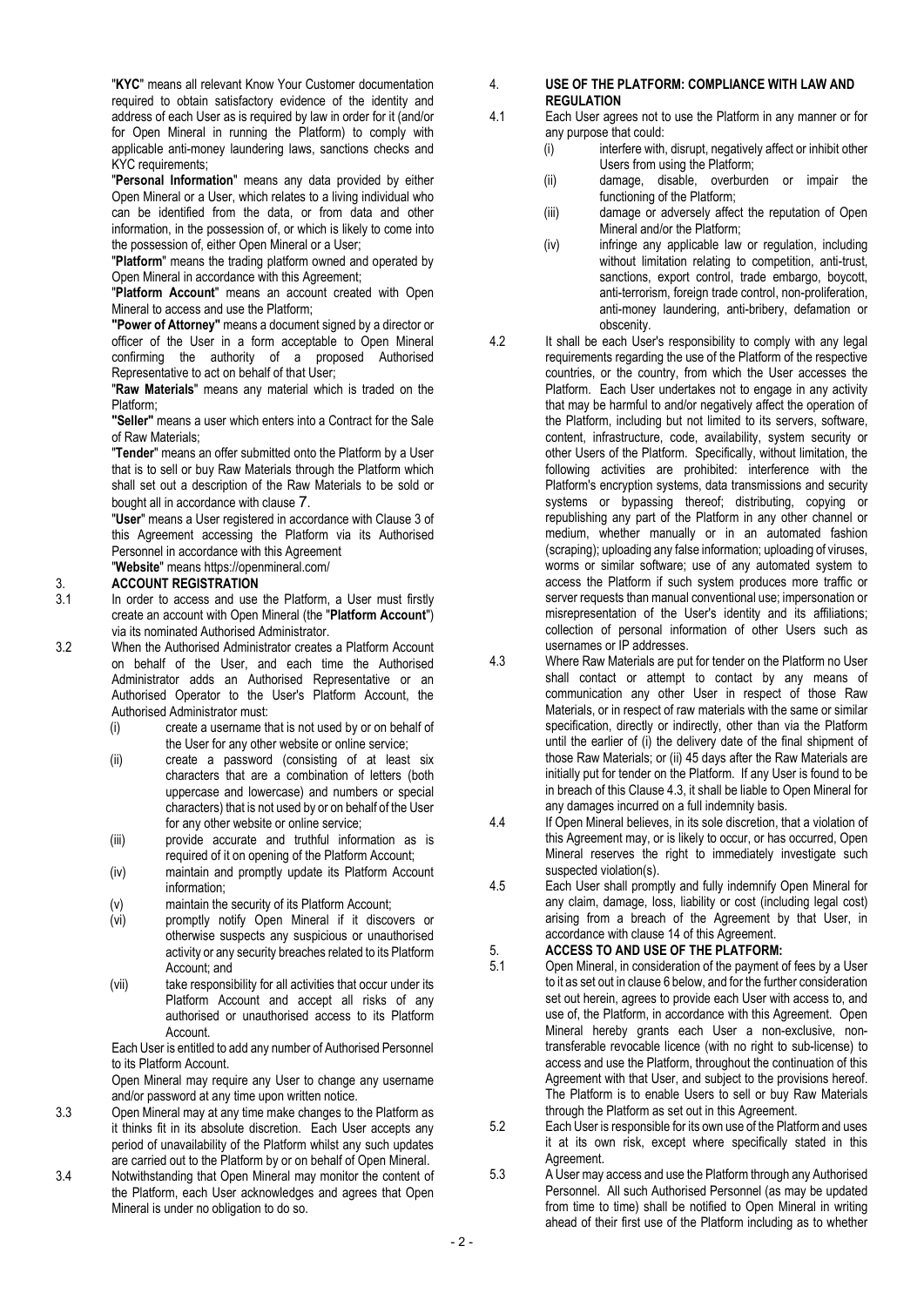they are an Authorised Representative or Authorised Operator. The User is wholly and solely responsible for use of the Platform by any of its Authorised Personnel.

# 6. **PAYMENT OF FEES**<br>6.1 A User that executes

- 6.1 A User that executes a Contract shall pay to Open Mineral a success fee for that Contract agreed via the Platform in accordance with the terms of this clause 6.
- 6.2 The fee payable by a User to Open Mineral in relation to a Contract shall be as set out in the separate Schedule of Fees provided to the User upon initial registration and updated from time to time.
- 6.3 The continued use by the User of its Platform Account indicates the consent of the User to pay fees in accordance with the Schedule of Fees from time to time in place.
- 6.4 On or before the last day of a scheduled shipment, Open Mineral will issue an invoice (the "Provisional Invoice") to the parties to the Contract in accordance with this Clause 6 and the Schedule of Fees at the time in place. The invoice shall be based on the provisional invoice to be issued by the Seller to the Buyer.
- 6.5 The Provisional Invoice shall be issued to the User by Open Mineral based on either (i) the Seller's provisional invoice uploaded to the Platform; or, if no invoice has been uploaded (ii) typical assays, terms of the Contract and current market prices.
- 6.6 The Provisional Invoice shall be paid in full, without set off or deduction, by the Users within 3 Business Days of receipt.
- 6.7 When the Seller uploads to the Platform its final invoice to the Buyer when the final price of the Raw Materials is known, Open Mineral will issue its final invoice (the "Final Invoice").
- 6.8 The Final Invoice shall be issued to the User by Open Mineral based on either (i) the Seller's final invoice uploaded to the Platform; or, if no invoice has been uploaded (ii) typical assays, terms of the Contract and current market prices, taking into account the Provisional Invoice amount.
- 6.9 The Final Invoice shall be paid in full, without set off or deduction, by the Users within 3 Business Days of receipt.

# 7. CONTRACT FORMATION

- 7.1 Each User may agree with another User the sale and/or purchase of Raw Materials through the Platform. Users may elect to contract with one another on the basis of the proforma contracts available to Users of the Platform, or may alternatively contract using their own agreement. Open Mineral has no liability or obligation to any User for any rights and/or obligations arising between Users under any Contract.
- 7.2 A User that wishes to buy and/or sell Raw Materials through the Platform may submit a Tender onto the Platform which shall set out a description of the Raw Materials the subject thereof.
- 7.3 A User that wishes to respond to a Tender may do so by (i) entering a Bid via the Platform; (ii) making a counter-offer on the Platform and/or (iii) responding to the User submitting the Tender on the Platform secure messaging system. Users are free to negotiate details of the Tender via the Platform.
- 7.4 When Users have agreed the terms of the Contract, the User submitting the initial Tender shall upload the details of the transaction to the Platform whereupon a Business Confirmation will be issued to the Users. When the Users have both signed the Business Confirmation electronically via the Platform mechanism the Contract will be deemed to have become legally binding on the terms set out in the Business Confirmation and the Users will be jointly liable to Open Mineral in accordance with the terms set out at Clause 6 of this Agreement. Until the Business Confirmation has been signed by both Users, no binding agreement is in place.
- 7.5 Following signature of the Business Confirmation, the Users shall negotiate and agree all other terms of the Contract which, when finalised, shall be promptly uploaded to the Platform by the Users' Authorised Administrators. The Contract shall be in any event uploaded to the Platform not more than 30 days after signature of the Business Confirmation. Users agree and commit that documents shall be promptly uploaded onto the Platform as they are issued, including but not limited to provisional and final invoices, payment confirmations, assays, shipping documents and insurance documents. Users shall

submit documents on a per-shipment basis where a Contract provides for more than one shipment of Raw Materials.

- 7.6 Each User shall be entitled to accept and/or reject a Tender outright and/or to enter into negotiations with another User in relation to a Tender before accepting the same in accordance with Clause 7.4 above.
- 7.7 A Tender may be cancelled or modified until the acceptance of a Bid on the terms set out in the Tender by either User.
- 7.8 A Bid may be withdrawn at any time prior to acceptance by another User.
- 7.9 If, following formation of the Contract, there is a breach of contract by the Buyer which is sufficient to permit the Seller to cancel the Contract, the Seller may re-open the Tender for negotiation with other Users.

# 8. **TERM**<br>8.1 This Ad

This Agreement shall, as regards a User, commence on the date that a User accepts this Agreement and shall continue indefinitely as between Open Mineral and that User unless otherwise suspended or terminated by Open Mineral or a User in accordance with clause 9 of this Agreement.

### 9. SUSPENSION OR TERMINATION

- 9.1 Open Mineral may for any reason immediately, in its sole discretion and without prior notice, suspend or terminate the access to, and use of, the Platform by a User. Open Mineral may do so without assigning any reason therefor.
- 9.2 In the event of such suspension by Open Mineral, any reaccess by the User to the Platform shall be determined by Open Mineral in its sole discretion.
- 9.3 In the case of termination by Open Mineral, the User shall no longer be entitled (or able) to access or use the Platform, with immediate effect.
- 9.4 A User shall be entitled to terminate this Agreement with Open Mineral upon 30 days' notice in writing to Open Mineral.
- 9.5 Termination of this Agreement by Open Mineral under clause 9.1, or by a User under clause 9.4, shall have the effect of terminating this Agreement as between that User, Open Mineral and all other Users, but without prejudice to any and all rights and obligations that may have accrued up until the point of termination as between that User, Open Mineral and any other User, including without limitation as to the continuation of any Contract concluded by the User with any other User in accordance with its terms and the payment of any sums due by the User to Open Mineral.

# 10. **INTELLECTUAL PROPERTY RIGHTS**<br>10.1 Open Mineral's Intellectual Property F

- 10.1 Open Mineral's Intellectual Property Rights, whether on the Website, the Platform or in this Agreement, remain the sole and exclusive property of Open Mineral. Other than as expressly set out in this Agreement, no material from the Platform may be reproduced, or used in any way, and the parties acknowledge that to do so would be a breach of Open Mineral's Intellectual Property Rights.
- 10.2 Each User shall acquire no rights of any kind in or to Open Mineral's Intellectual Property Rights and shall not make any use of the same for any reason except as expressly authorised in this Agreement or otherwise in writing by Open Mineral.
- 10.3 Each User's Intellectual Property Rights remains the sole and exclusive property of such User, but each User hereby grants to Open Mineral a licence in respect of that User's Intellectual Property Rights to be used by Open Mineral for the purposes of giving effect to this Agreement, for usage in connection with the Platform and/or for using, reproducing, publishing or creating other works from the same in the ordinary course of its business.
- 10.4 Open Mineral reserves all rights (including copyrights, patents, trademarks and any other intellectual property rights) with regards to all information (including designs, texts, graphics and code) disclosed on or through the Platform. Each User acknowledges that it is prohibited to copy, publish in any way, distribute, multiply, modify or download any information on the Platform without the prior written consent of Open Mineral or the proprietor of the respective Intellectual Property Rights. Any Open Mineral trademark is the exclusive property of Open Mineral. The User acknowledges Open Mineral's exclusive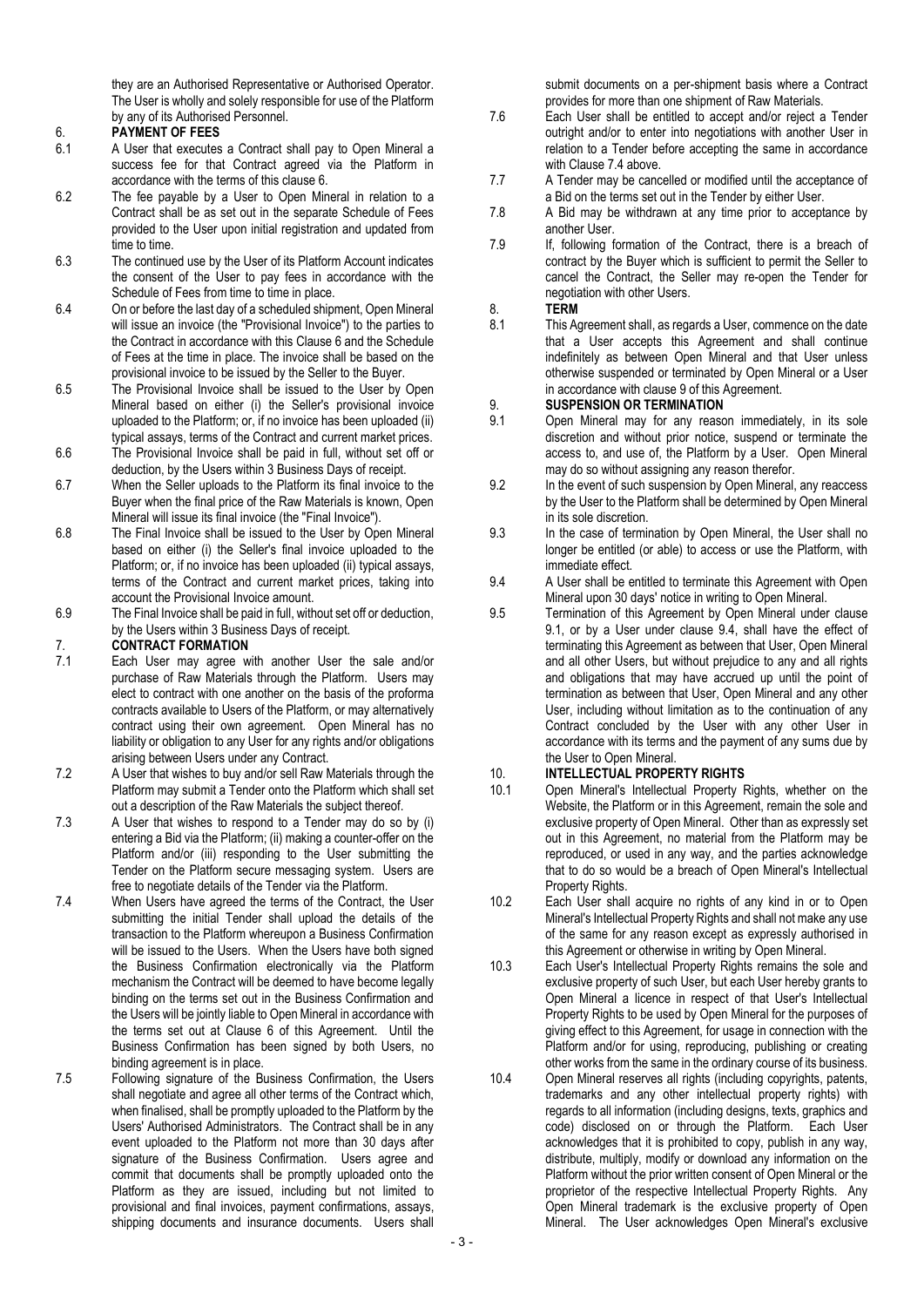worldwide rights to any Open Mineral trademark and any Open Mineral logo.

- 10.5 Open Mineral may make use of any information uploaded to the Platform or provided to Open Mineral by any User, including the identity and location of any User and publish and/or make the same available to third parties. Such information may be so used by Open Mineral in the normal course of its business.
- 10.6 Open Mineral may make use of any information posted on the Platform by any User to assign a rating to each User at its sole discretion. The issue of a rating by Open Mineral shall be a statement of opinion issued in good faith and shall not be relied upon by any User. The issue of any rating by Open Mineral shall not be a statement of fact or a recommendation. Each User must accordingly make its own study and evaluation of each other User prior to entering into a Contract.

#### 11. DATA PROTECTION

- 11.1 Open Mineral and each User shall comply with any notification requirements under the Data Protection Legislation and both Open Mineral and each User will duly observe their obligations under the Data Protection Legislation, which arise in connection with this Agreement.
- 11.2 Each User consents to Open Mineral holding, owning and processing Data relating to it for legal, personnel, administrative and management purposes in relation to its operation of the Platform and commercial activities in line with Open Mineral's Data Barriers Policy (appended to this User Agreement).
- 11.3 Open Mineral has implemented various technical and organisation measures designed to reasonably protect the User's personal information and reasonably prevent unauthorised use of the Platform. However, Open Mineral cannot guarantee that these measures will not be circumvented by unauthorised third parties. The User provides his personal information at its own risk.

# 12. REPRESENTATIONS AND WARRANTIES<br>12.1 Each User hereby represents and warrants to

- Each User hereby represents and warrants to Open Mineral that:
	- (i) it has the right, power and authority to enter into this Agreement, and the execution, delivery and performance of this Agreement by it has been duly authorised by all necessary corporate or other action required by it;
	- (ii) it is a limited company validly existing under the laws of its jurisdiction of incorporation;
	- (iii) it currently operates and, at all times while this Agreement is in effect, will operate, its business in compliance with the applicable law of the jurisdiction in which it operates;
	- (iv) it shall only use the Platform as permitted by this Agreement; and
	- (v) it shall not act in contravention of any clause of this Agreement.

# 13. LIABILITY AND DISCLAIMER

- 13.1 Each User acknowledges and accepts that neither Open Mineral nor any officer, affiliate, director, shareholder, agent or employee thereof shall be liable to that User for any damages, costs, expenses, or losses of any kind (including but not limited to direct, indirect, incidental, punitive and/or consequential damages, costs, expenses or losses) and whether arising directly or indirectly in relation to:
	- (a) the use of the Platform by a User, including but not limited to arising as a result of any failure in performance of the Platform and/or unauthorised use a User's Platform Account;
	- (b) the suspension and/or termination of a User's use of the Platform pursuant to this Agreement;
	- (c) the quality or quantity of any Raw Materials contracted through the Platform;
	- (d) the performance of any Contract concluded via the Platform.

Nothing in this Agreement shall limit or exclude the liability of Open Mineral or each User for any event which cannot be excluded under applicable law. Each User expressly agrees that its use of the Platform is at its sole risk.

- 13.2 Without limiting Clause 13.1 above, Open Mineral makes no representation, warranty or guarantee as to, and shall not be responsible for, the accuracy or completeness of any information contained on the Platform or the operation of the Platform.
- 13.3 Without limiting Clause 13.1 above, Open Mineral is not liable for any direct, indirect, incidental, intangible or consequential damages, costs, expenses or losses, resulting in any way from any defects, viruses, internal or external malware or other issues with the infrastructure involved in the access or use of the Platform. Open Mineral is neither liable for any interception, modification or misuse of information exchanged between the User and Open Mineral nor for the abuse of the Platform, loss of data, use of software made available on the Platform nor for any third party claims related to the use of the Platform.
- 13.4 Open Mineral undertakes reasonable efforts to provide complete, accurate and current information from trustworthy sources. In no case however shall Open Mineral warrant, or be deemed to have warranted, whether explicitly or implicitly, that the information provided on the Platform is complete, accurate or up to date. Any decisions of the User based on the information provided by the Platform or by Open Mineral are taken at the User's own risk.

# 14. **INDEMNITY**<br>14.1 Each User s

- Each User shall indemnify Open Mineral against all liabilities, damages, costs, expenses and losses (including but not limited to any direct, indirect, incidental, punitive and/or consequential damages, costs, expenses or losses (calculated on a full indemnity basis)) suffered or incurred by Open Mineral arising out of or in connection with:
	- (i) any breach by that User of the representations and warranties contained in clause 12;
	- (ii) any breach by that User of any other term of this Agreement; or
	- (iii) the preservation of Open Mineral's rights under this Agreement, and/or enforcement of this Agreement.

# 15. CONFIDENTIALITY

15.1 Each User undertakes that it shall not disclose to any person any Confidential Information (however recorded or preserved) including but not limited to the operations, processes, product information, know-how or software relating to the Platform except as permitted by clause 15.2.

# 15.2 Each User may disclose Confidential Information:

- (i) to its employees, officers, representatives or advisers who need to know such information for the purposes of exercising its rights or carrying out its obligations under or in connection with the Agreement. Each User shall ensure that its employees, officers, representatives or advisers to whom it discloses Confidential Information comply with this clause 15; and
	- (ii) as may be required by law, a court of competent jurisdiction or any governmental or regulatory authority.

# 16. PRIVACY

16.1 To the extent that either Open Mineral or a User has access to, or obtains Personal Information either as a result of exercising its rights, or in the course of fulfilling its obligations under this Agreement, it must treat or deal with such Personal Information in a manner that complies with, and does not contravene, the requirements and principles contained in Data Protection Legislation.

#### 17. KNOW YOUR CUSTOMER INFORMATION AND ADHERENCE TO APPLICABLE LAWS

17.1 As part of the Account Registration procedure each User shall, via its Authorised Administrator, upload to the Platform all relevant Know Your Customer ("KYC") documentation as may be requested of it by Open Mineral in accordance with Open Mineral's KYC Policy for Open Mineral to obtain satisfactory evidence of the identity and address of each User as is required by law in order for it to comply with applicable anti-money laundering laws, sanctions checks and KYC requirements.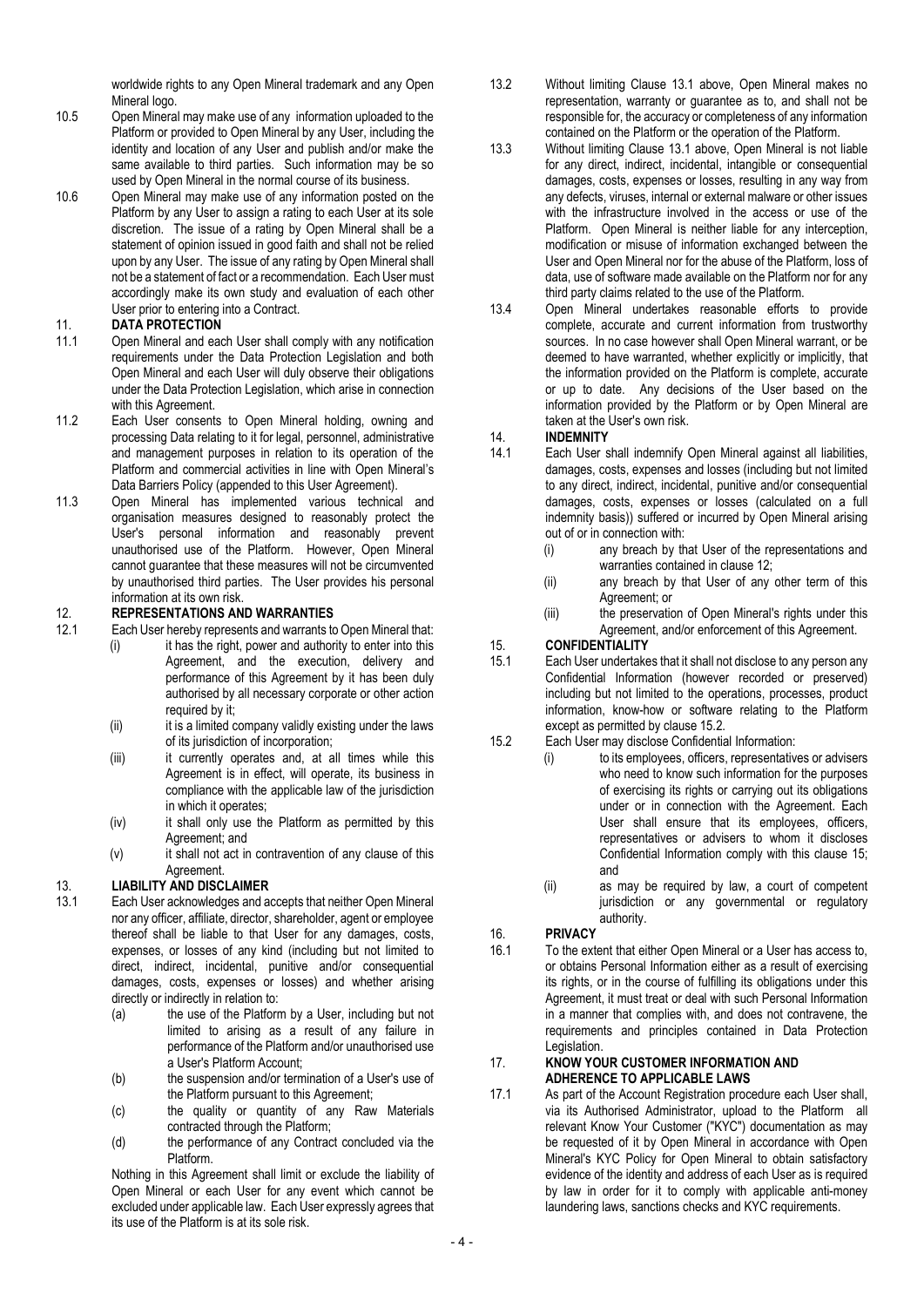17.2 Each User and Open Mineral each represents and warrants that they shall adhere to all applicable laws and regulations, including without limitation relating to competition, anti-trust, sanctions, export control, trade embargo, boycott, anti-terrorism, foreign trade control, non-proliferation, anti-money laundering, antibribery, defamation or obscenity.

# 18. **NO PARTNERSHIP OR AGENCY**<br>18.1 Nothing in this Agreement is intend

- Nothing in this Agreement is intended to, or shall be deemed to, establish any partnership or joint venture, or relationship of employer-employee or any other such relationship, between Open Mineral and any User, and/or constitute either Open Mineral or any User the agent of the other, and/or authorise either Open Mineral or any User to make or enter into any commitment for or on behalf of any other party.
- 18.2 Open Mineral and each User confirms that it is acting on its own behalf and not for the benefit of any other person.

# 19. FORCE MAJEURE

- 19.1 Neither Open Mineral nor any User shall be liable in any way in respect of any matter which may constitute any failure or delay in performing this Agreement arising by reason of force majeure, namely, circumstances beyond its reasonable control including (but not limited to) acts of God, perils of the sea or air, fire, flood, drought, explosion, sabotage, accident, embargo, riot, civil commotion, electrical failure, telecommunication failure or interruption, unauthorised third party installation of malware on Open Mineral's operating systems, the unavailability or interruption of the Internet, water damage, legislative statute, action by public authorities, war, strike, lockout and any other industrial disputes (whether or not involving the party's own employees) (each a "Force Majeure Event"). Notwithstanding this clause each party shall use all reasonable endeavours to continue to perform its obligations under this Agreement for the duration of the Force Majeure Event.
- 19.2 If a Force Majeure Event occurs, the affected party shall give written notice to Open Mineral or the User(s), as the case may be, contains full details of the Force Majeure Event, as soon as is practical after the occurrence of the Force Majeure Event. The party giving the notice shall be relieved of its obligations during, but not longer than, the continuance of the Force Majeure Event.
- 19.3 The affected party shall use its best efforts to remove the cause of the Force Majeure Event and shall begin or resume performance of its suspended obligations as soon as possible after that cause has been removed. If such event continues for 30 days, either party may terminate this Agreement.
- 19.4 The provisions of this clause 19 shall not apply:
	- (a) to any obligation of a User to make any payment under this Agreement; and/or
	- (b) to any Contract (unless specifically provided therein and then in accordance with its terms).

### 20. MISCELLANEOUS

- 20.1 A User may not transfer or assign any or all of its rights or obligations under this Agreement.
- 20.2 No failure or delay by Open Mineral to exercise any right or remedy provided under this Agreement or by law shall constitute a waiver of that or any other right or remedy, nor shall it prevent or restrict the further exercise of that or any other right or remedy.
- 20.3 This Agreement may not be varied except with the prior written consent of Open Mineral.
- 20.4 This Agreement does not give rise to any rights under the Contracts (Rights of Third Parties) Act 1999 to enforce any term of this Agreement.
- 20.5 This Agreement may be executed in any number of counterparts each of which shall be deemed to be an original and all of which together shall constitute one and the same instrument.
- 20.6 Each User and Open Mineral shall sign and/or execute such further documents or otherwise do all such reasonable acts and things as may be necessary and appropriate to ensure the full force and effect of this Agreement.
- 20.7 This Agreement and any dispute or claim (including noncontractual disputes or claims) arising out of or in connection with it or its subject matter or formation shall be governed by and construed in accordance with the law of England and Wales.

# 21. **ARBITRATION**<br>21.1 Any and all dispi

Any and all disputes or claims arising out of or in connection with this Agreement, including any questions regarding its existence, validity or termination, shall be referred to and finally resolved by the London Court of International Arbitration in accordance with the LCIA rules in force at the relevant time, with any arbitration to be heard in London in the English language before one arbitrator, save that any party shall be entitled to seek temporary and interim relief from a court for the purposes of protecting its intellectual property rights until such time as the relevant issue has been decided by arbitration as set out above.